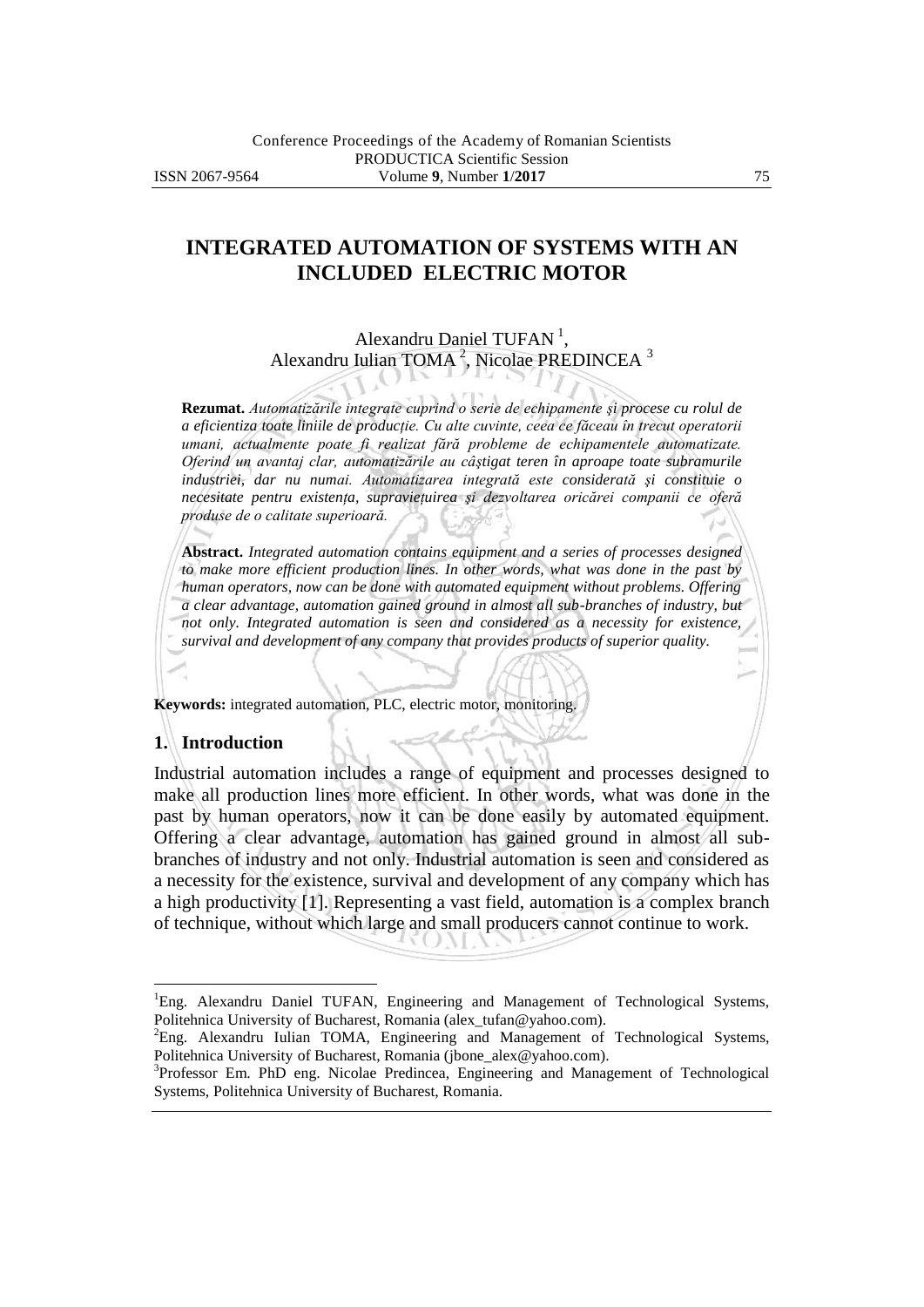The main objective of this paper is to develop new solutions for the automation of an integrated system and a study of the active control of the parameters of the drive which belongs to a machine tool.

Siemens Starter software helps connect the rectifier to a PC, and the engine sensors can measure, by data acquisition, various parameters such as speed, torque, voltage, amperage, frequency and power consumption. With the help of Siemens Starter the trend of the motor torque can be determined by knowing the ramp up time of the motor.

 $\Lambda$  10

### **2. Structure of the automation solution**

Due to the high memory capacity of the autonomous console, off-line programming solution typically uses complex programming software which has multiple programming possibilities due to a complex graphic user interface. Simulation facilitates the possibility of testing the created programme. One such programme is the Siemens software called TIA Portal.



**Fig. 1.** Automation stand (Siemens).

This is complex programming software which tests and simulates different variants of PLC connections. By contrast, the on-line version uses minimal software, with reduced programming, usually limited to the introduction of words in a command line environment, without having a graphic user interface [2].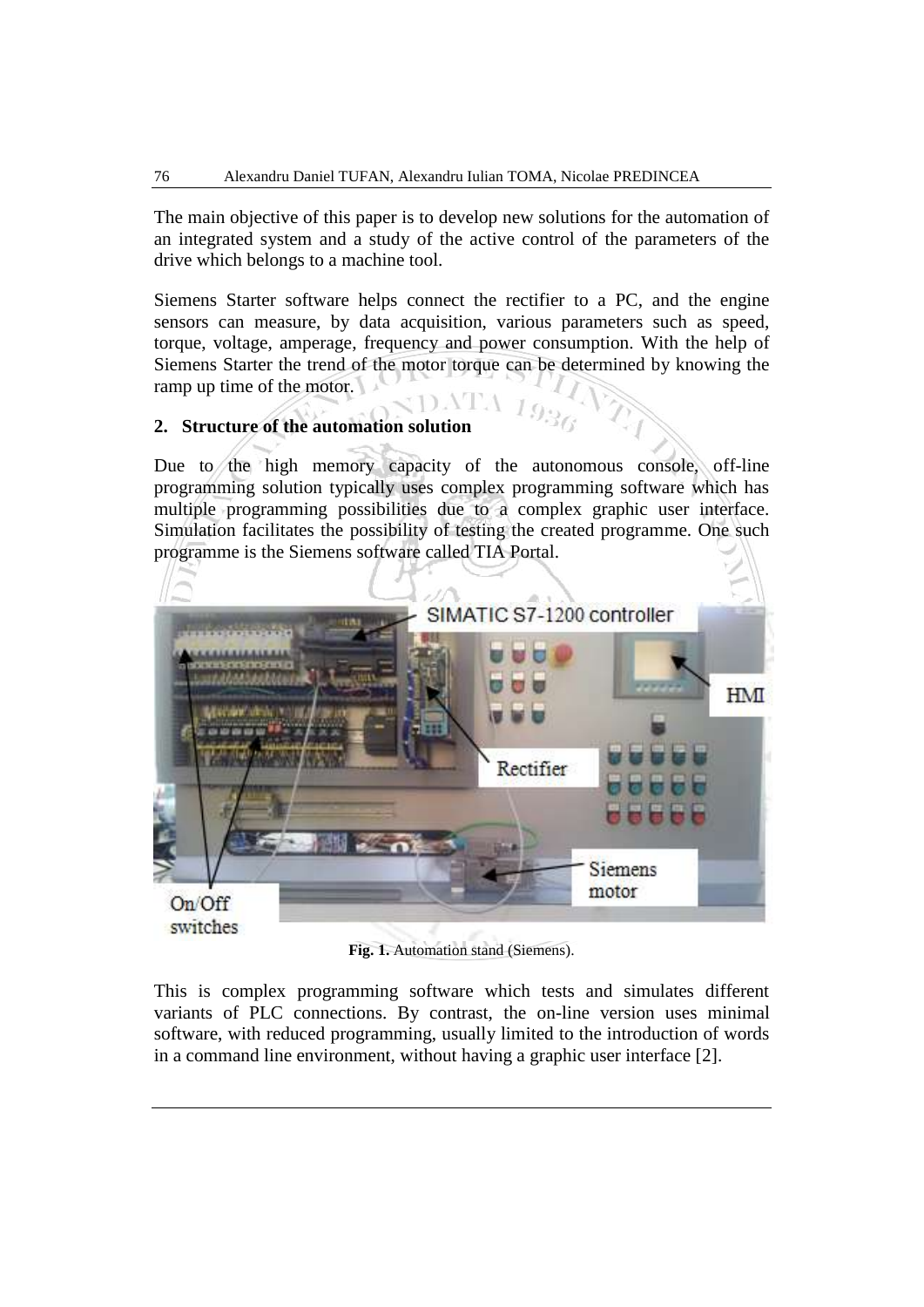The system includes a Siemens motor 1FK7022-5AK21-1DG0. The motor has 6000 RPM, 1.8 kg, 0.37 kW rating power and an input voltage of 230 V. A programme will be created in TIA Portal in order to create a safety measure for a drilling machine. The research will be made on the equipment presented in Fig. 2.

### **2.1 Components of the stand**

In order to have a valid example that can be compared to new and advanced systems, a Siemens automation was chosen. The stand that was used for the study contains the latest models of automation components that have the best firmware available in order to function at the maximum potential. The SIMATIC S7-1200 compact controller is the modular, space-saving controller for small automation systems that require either simple or advanced functionality for logic, HMI and networking. The SIMATIC S7-1200 controller panels can be programmed with the TIA Portal engineering software. The ability to programme both devices using the same engineering software significantly reduces development costs. The TIA Portal includes STEP7 for S7-1200 programming and WinCC for designing Basic panel projects. The S7-1200 can be extended up to 11 modules and it uses PROFINET or PROFIBUS communication protocols that are specific protocols used in the automation industry because smaller information packets are transmitted with a higher speed. These protocols have a lower response time than the TCP / IP protocol. It contains a card that loads the programme to be run and it is a compact product containing a CPU and more inputs and outputs, which are analogue or digital. On the left side of the S7-1200 communication modules are available and on the right there are signalling modules (inputs / outputs).

SINAMICS S120 is a modular drive system with servo and Vector Control. The SINAMICS S120 AC Drives especially supplement the DC/AC units with a central power in feed and a DC link in types Booksize and Chassis for multi-axis applications [3].

1FK7 motors are permanent magnet excited synchronous motors. The self-cooled motors are characterized by superior overload capability, ruggedness and compactness. The connection via rotatable connectors and preassembled cables ensures a flexible, fast and safe connection to the converter [4].

M.

#### **3. Siemens Starter**

Siemens STARTER software helps the parameterization, commissioning, troubleshooting and when needed, service or maintenance. This software imports data from the rectifier and provides the opportunity to realize a quicker process parameterization, avoiding possible invalid entries and thus reducing production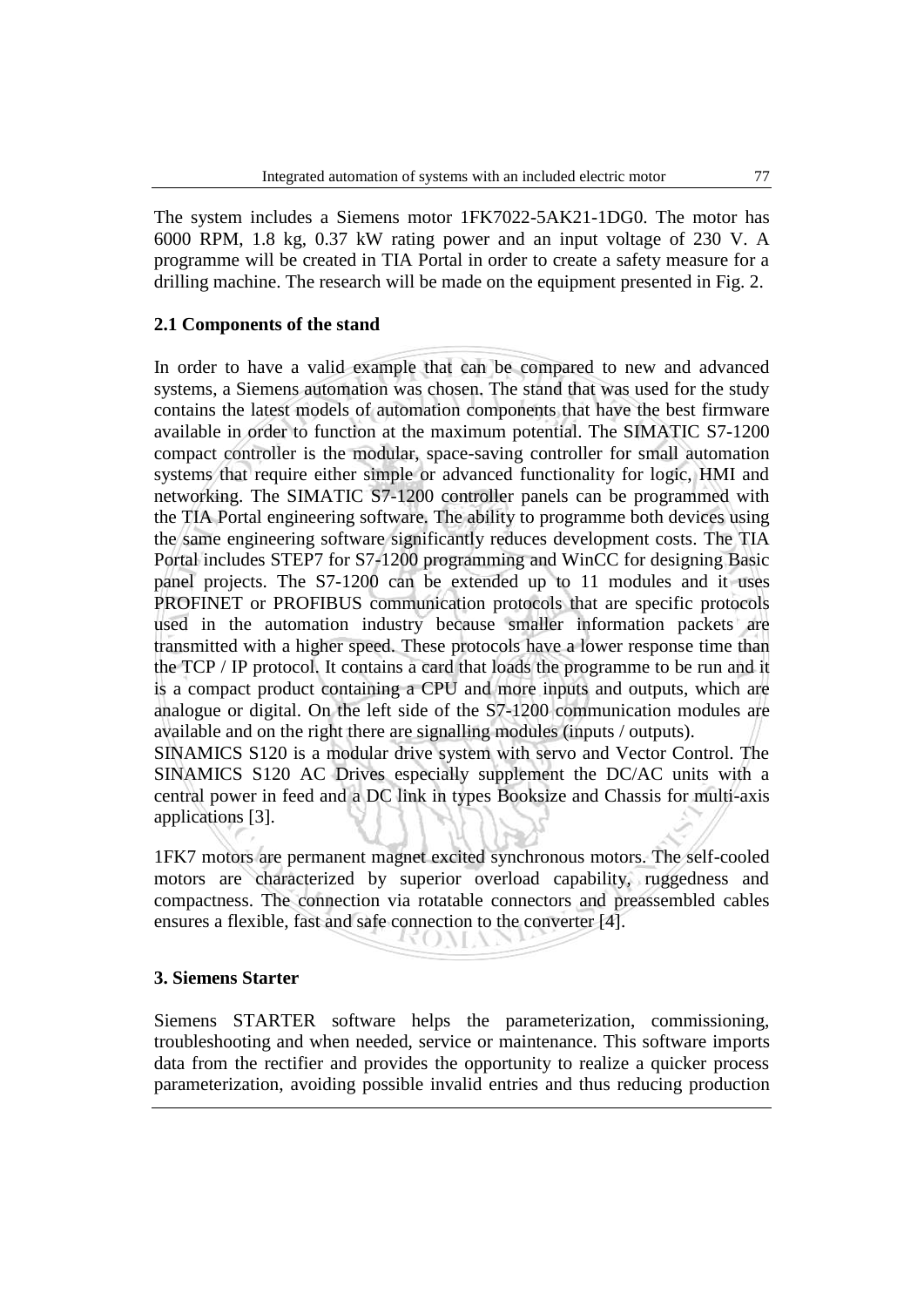costs [5]. Setpoint and actual values can be tracked in real time. The starter also offers a graphical user interface for configuration [6]. This provides a better overview and a simpler handling. Once a programme is created, in order to make it more efficient, some parameters from the rectifier can be modified using the Starter software. The Siemens Starter recognizes the rectifier's type through the Ethernet cable and a virtual model can be downloaded on the PC, already having initial settings on the drive. Default settings can be saved as a project and they can be modified in offline mode. VR DE

### **3.1 Data acquisition**

The Siemens Starter has a data acquisition module which is found in the menu "Commissioning" -> "Device trace". Within the data acquisition module, the user can choose many parameters that can be recorded.

Using data acquisition, more engine parameters can be followed in real time, such as values of speed, torque, power consumption, frequency and engine temperature. There is little difference between the set speed and actual speed of the motor. Through its settings, the rectifier is trying to keep the engine speed as close as possible to the one that was set.

| Figure Trace Edit Facts: Target system View Options: Window Help<br><b>MALE</b><br>功納<br> W <br>70 L<br>m.<br>$-1$ $\sqrt{2}$<br>(Ro Maxi-                                                                                                                                  | $\left \mathbf{v}\right $ and $\left \mathbf{v}\right $ are defined by $\mathbf{v}$<br>国语音区<br>20<br>圳<br>wir.<br>問題<br>쁘                                                                                                                                                                                                                                                                                                                                                                                                                                                              | $(4.10)$ 8                                                           |
|-----------------------------------------------------------------------------------------------------------------------------------------------------------------------------------------------------------------------------------------------------------------------------|----------------------------------------------------------------------------------------------------------------------------------------------------------------------------------------------------------------------------------------------------------------------------------------------------------------------------------------------------------------------------------------------------------------------------------------------------------------------------------------------------------------------------------------------------------------------------------------|----------------------------------------------------------------------|
| 3. Expert for<br>> Central legal<br>Sir Sepultulouipuis.<br>> Construction<br>11-3 Disposible<br>> Imperanonertials<br>> Alarm Nicholy<br>Beguin output composeds:<br>Tirrobder<br>$+44 + 120$<br>A liniert DCC chart<br>> Centquation<br>3 Expert list<br>China nevigator. | $-1$ $+1$ $+1$<br>Trace I personate cation year #1 just<br>照图(>[+]<br>FotOen insurive<br>Assure Control Priority<br>ÌШ<br>۰                                                                                                                                                                                                                                                                                                                                                                                                                                                            |                                                                      |
|                                                                                                                                                                                                                                                                             | Free: Rucolor perentor) Massuments [. The disgues] FIT disgnes   Bate disgnes  <br><b>Hel Signals</b><br>Attive<br>Mo.<br><b>Norwal</b><br>Contraré<br>USS-AND IT Threshe assure value. Timosthed with stillah.<br>100,691<br>U00 +100 *<br>U22.-1011 finety depes. Every drawn<br><b>USS WWY</b><br>U20 -00(1). Actual phase votage. Phase V.<br>$100 + 16$<br>LOO HE MINI MARgentiure<br>U20 HWIT: Riggle culrent actual rakes. Phase V.<br>LOS NORTH<br>Ltdt pitcheda velocies 10. patterna in<br><b>ME CRIST</b><br>100 4021 Speed actual value. Someone with pillule<br>LUSS-HOUT | Eater<br>$m = 7$<br>$\overline{\phantom{a}}$<br>$\blacksquare$<br>E. |
| 3 Centralings<br>3. Selected channel<br>3. Matur polaritamentes<br>> Ford sequents<br>S. Speed Sesport                                                                                                                                                                      | ■ ■ ■ ■ ■<br>us   Housday<br>Mass.val.acq.<br>hold-more a removing members have<br>$\overline{a}$<br>Redo cycle shock<br>4 ms (LCC)<br>?                                                                                                                                                                                                                                                                                                                                                                                                                                               |                                                                      |

**Fig. 2.** The menu where the parameters are chosen in order to be followed during the acquisition

## **4. Determining the trend of the torque**

Measurements were made for several weights varying the ramp up of the motor. This means that for each weight the time in which the motor reaches 3000 RPM was modified. Ten measurements were made with the ramp up from 0.1 s to 1 s for the following weights: 0g (with no weight), 28g, 82g, 97g. After the speed is stabilized at 3000 RPM, there is no big difference between the values of the torque. The difference appears in the interval between 0 and 300 RPM.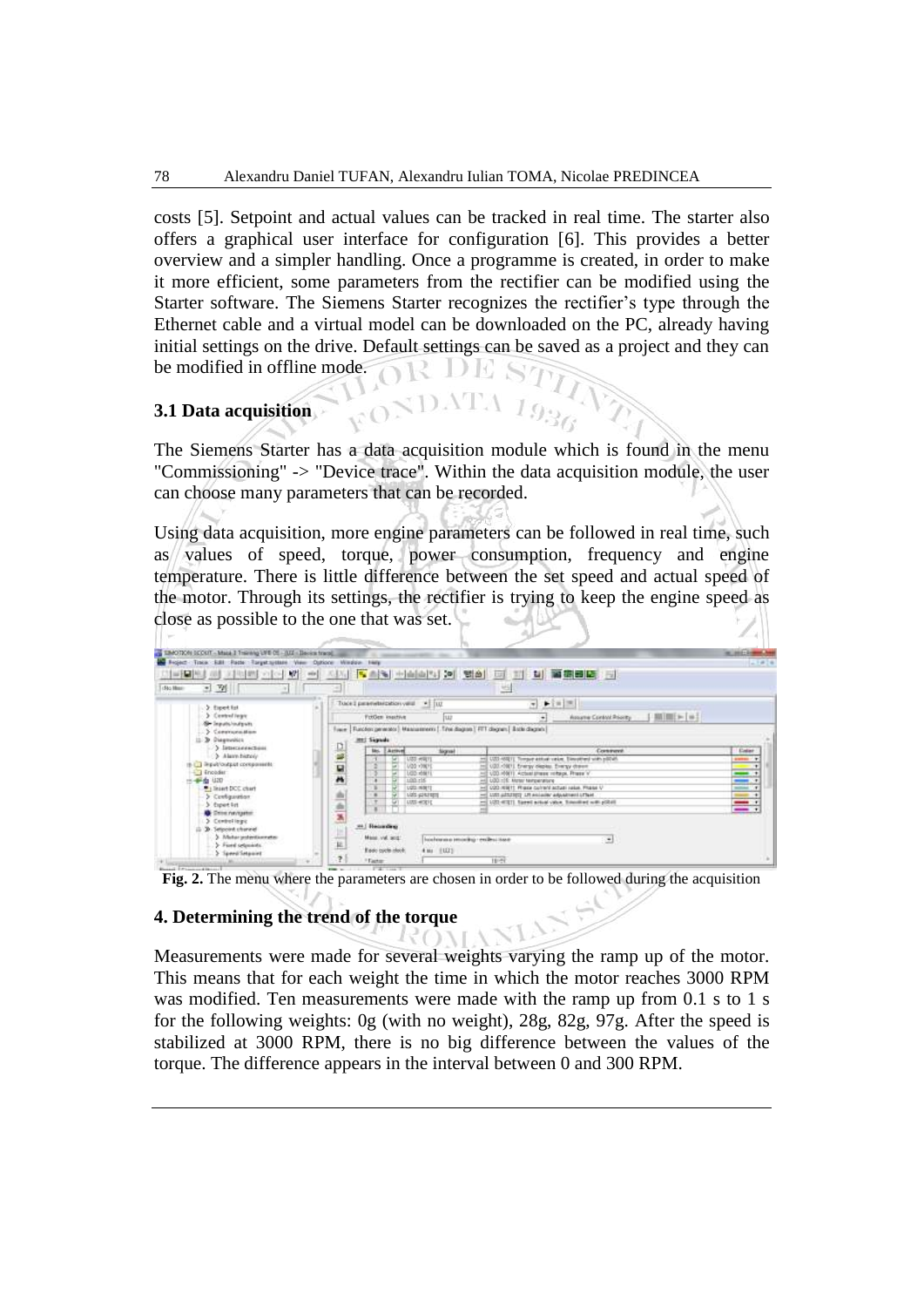

**Fig. 3.** Torque graph of each weight attached to the engine after stabilization at 3000 rpm

In the graph below it can be observed the difference between the ramp up of different weights. Consisting of measurements made, polynomials have been developed for each weight, so that the torque can be determined by the starting time. x [s] represents the starting time, and y represents the torque [Nm].



Fig. 4. Torque graph based on starting time, using different weights attached to the electric motor

The following polynomials were developed:

- for 0 g:  $y = 0.0004x^3 0.003x^2 0.0162x + 0.1971$
- $-$  for 28 g : y = 0.0003x<sup>3</sup> 0.001x<sup>2</sup> 0.0266x + 0.2271
- for 82 g:  $y = -0.0019x^3 + 0.0301x^2 0.1765x + 0.5457$
- $-$  for 97 g:  $y = -0.0017x^3 + 0.028x^2 0.1754x + 0.5671$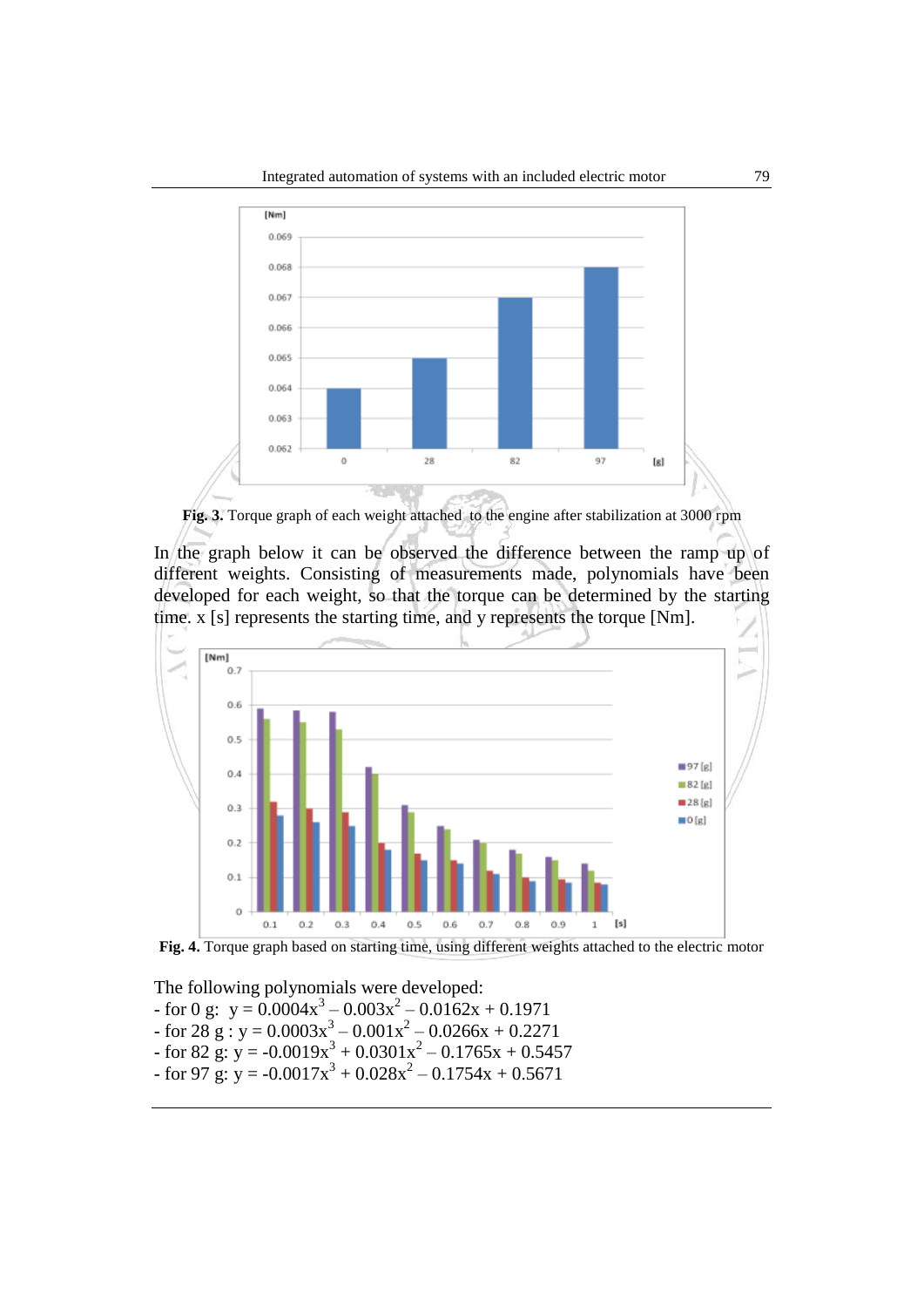#### **5. Conclusions and future work**

It is important to know the torque that is encountered by the motor when it starts. Depending on the torque and the motor's thresholds, it can be determined if the motor will start or not. Also, if the motor is not used at the maximum power, its life is prolonged.

The developed polynomials can help the user predict the torque that the motor will need. The differences between the torques are consistent considering that the differences between the ramp up times are of 0.1 s.

The prospects of this work are to find the value of the torque for a bigger value range of weights.

#### **Acknowledgment**

The work has been funded by the Sectoral Operational Programme Human Resources Development 2007-2013 of the Ministry of European Funds through the Financial Agreement POSDRU/159/1.5/S/132395 and POSDRU/159/1.5/S/134398.

## **R E F E R E N C E S**

[1] A. Chavaillaz, D. Wastell, J. Sauer, *System Reliability, Performance and Trust in Adaptable Automation*, [Applied Ergonomics,](http://www.sciencedirect.com/science/journal/00036870) [vol 52,](http://www.sciencedirect.com/science/journal/00036870/52/supp/C) 2016, pp. 333-342.

[2] [http://support.automation.siemens.com,](http://support.automation.siemens.com/) Siemens Product Support.

[3] Alexandru Daniel TUFAN, Alexandru Iulian TOMA, Mihai SINDILE, Miron ZAPCIU, Creating a safety measure using programmable logic controllers, Academy of Romanian Scientists PRODUCTICA Scientific Session, Vol. 7, Nr. 1/2015, pp 153-162;

[4] Alexandru Daniel TUFAN, Alexandru Iulian TOMA, Miron ZAPCIU, Monitoring the Operating Parameters of an Electric Motor, Academy of Romanian Scientists, PRODUCTICA Scientific Session, Vol. 8, Nr. 1/2016, ISSN 2067-2160, pp. 153-162.

[5] Jian, J.-Y., Bisantz, A.M., Drury, C.G., *Foundations for an Empirically Determined Scale of Trust in Automated Systems*, [International Journal of Cognitive Ergonomics,](https://www.researchgate.net/journal/1088-6362_International_Journal_of_Cognitive_Ergonomics) vol. 4, 2000, pp. 53-71.